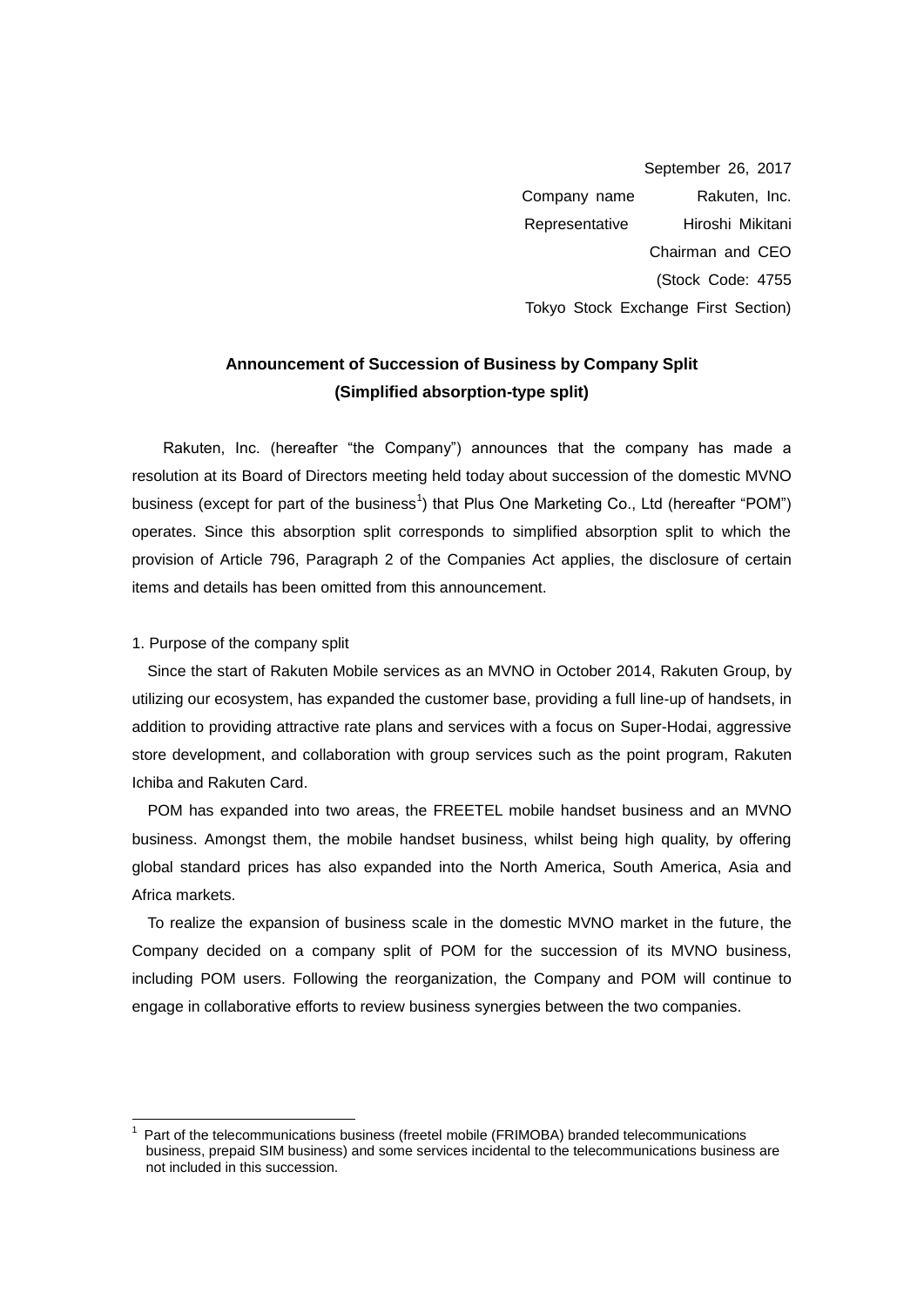- 2. Summary of the company split
- (1) Outline of the company split

The Board of Directors meeting for the company split (POM) September 25, 2017 The Board of Directors meeting for the company split (the Company) September 26, 2017 Contract date September 26, 2017 Effective date of the company split The November 1, 2017

### (Expected)

(Note) Since this company split corresponds to simplified absorption-type split prescribed in Article 796, Paragraph 2 of the Company Act, shareholders meeting to approve this company split will not be held

#### (2) Split method

An absorption-type company split in which POM is the splitting company and the Company is the successor company

### (3) Details of allotments related to the company split

The Company plans to deliver money JPY 520 million to POM as a consideration of the company split

(4) Handling of subscription rights to shares and bonds accompanying the company split There is no corresponding matter

#### (5) Deduction of capital

There will be no change in the company's capital stock.

#### (6) Rights and obligation to be succeeded

 Rights and obligation such as assets, liabilities and contractual positions regarding the company split which is prescribed in absorption-type company split contract will be succeeded.

#### (7) Prospect of fulfillment of obligations

The company split has no impact on the successor company's ability to fulfill obligations.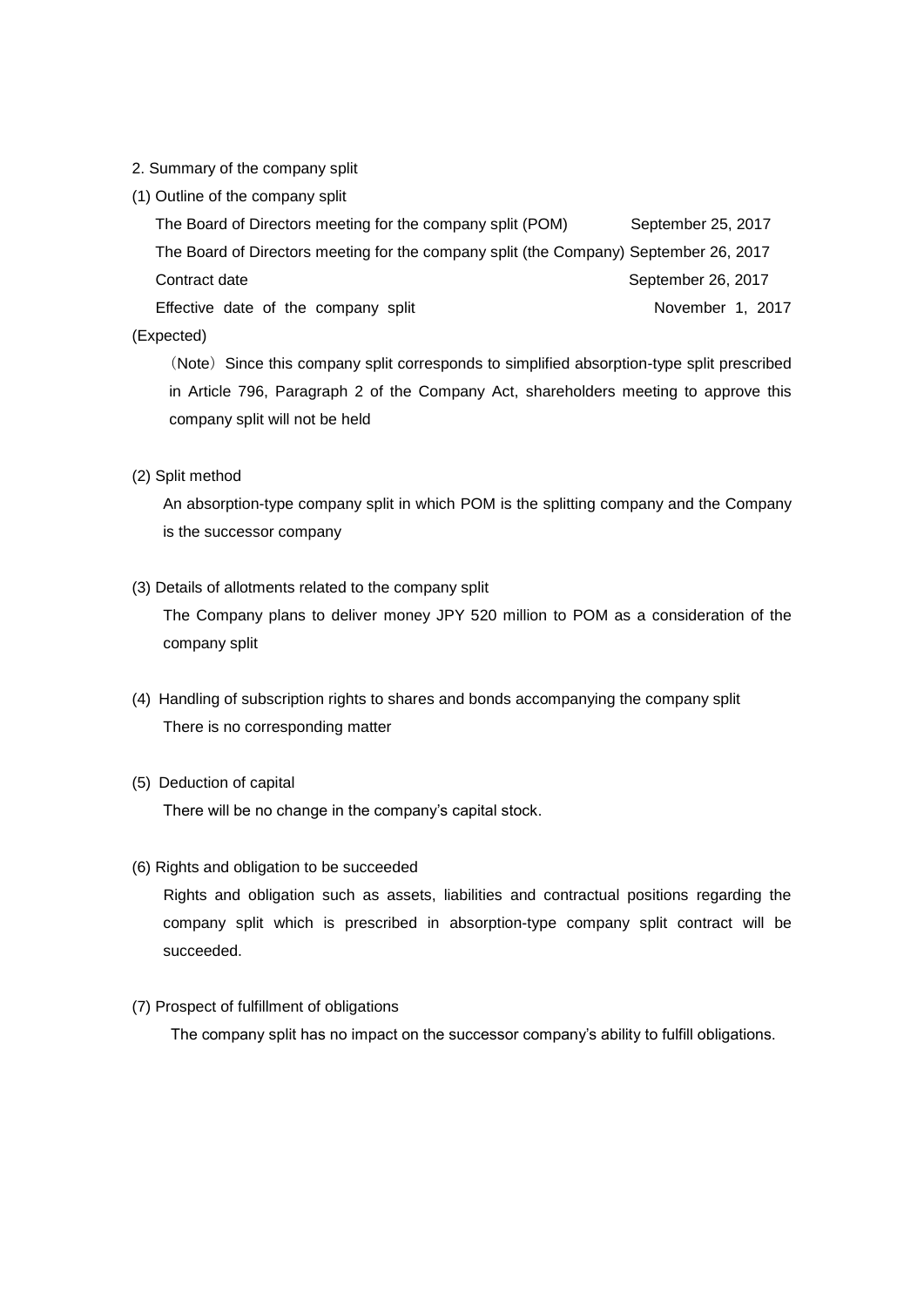3.Evidence of allotments related to the company split

Calculation of money to be delivered by the company in this absorption split was decided through consultation and negotiation with POM, which is based on market value equivalent of assets and liabilities to be succeeded.

|                                                        | Successor company in                               | Splitting company in                                                                                                                |  |
|--------------------------------------------------------|----------------------------------------------------|-------------------------------------------------------------------------------------------------------------------------------------|--|
|                                                        | absorption-type split                              | absorption-type split                                                                                                               |  |
| Company name                                           | Rakuten, Inc.                                      | Plus One Marketing Ltd.                                                                                                             |  |
| <b>Head office</b>                                     | 1-14-1 Tamagawa,<br>Setagaya-ku, Tokyo             | 2-8-6 Nishishinbashi, Minato-ku,<br>Tokyo                                                                                           |  |
| Representative                                         | Hiroshi Mikitani                                   | Kaoru Masuda                                                                                                                        |  |
| Main business                                          | <b>Internet Services Company</b>                   | 1) Manufacture and sales of<br>mobile phone equipment such as<br>smartphones<br>2) MVNO (Telecommunications<br>carrier by SIM card) |  |
| Capital (million yen)                                  | 204,562                                            | 4,782                                                                                                                               |  |
| Date of<br>establishment                               | February 7, 1997                                   | October 15, 2012                                                                                                                    |  |
| Outstanding no. of<br>shares                           | 1,432,422,600 shares                               | 315,167 shares                                                                                                                      |  |
| Fiscal year end                                        | December 31                                        | March 31                                                                                                                            |  |
| Major shareholders<br>and percentage of<br>shares held | Crimson Group, LLC 15.8%<br>Hiroshi Mikitani 12.3% | Kaoru Masuda<br>31.7%<br>Yodobashi Camera Co., Ltd.<br>22.3%                                                                        |  |

4. Overview of companies involved in the company split

#### Business results

|             | Rakuten, Inc.                |  |
|-------------|------------------------------|--|
|             | (Consolidated, IFRS)         |  |
| Fiscal year | Year ended December 31, 2016 |  |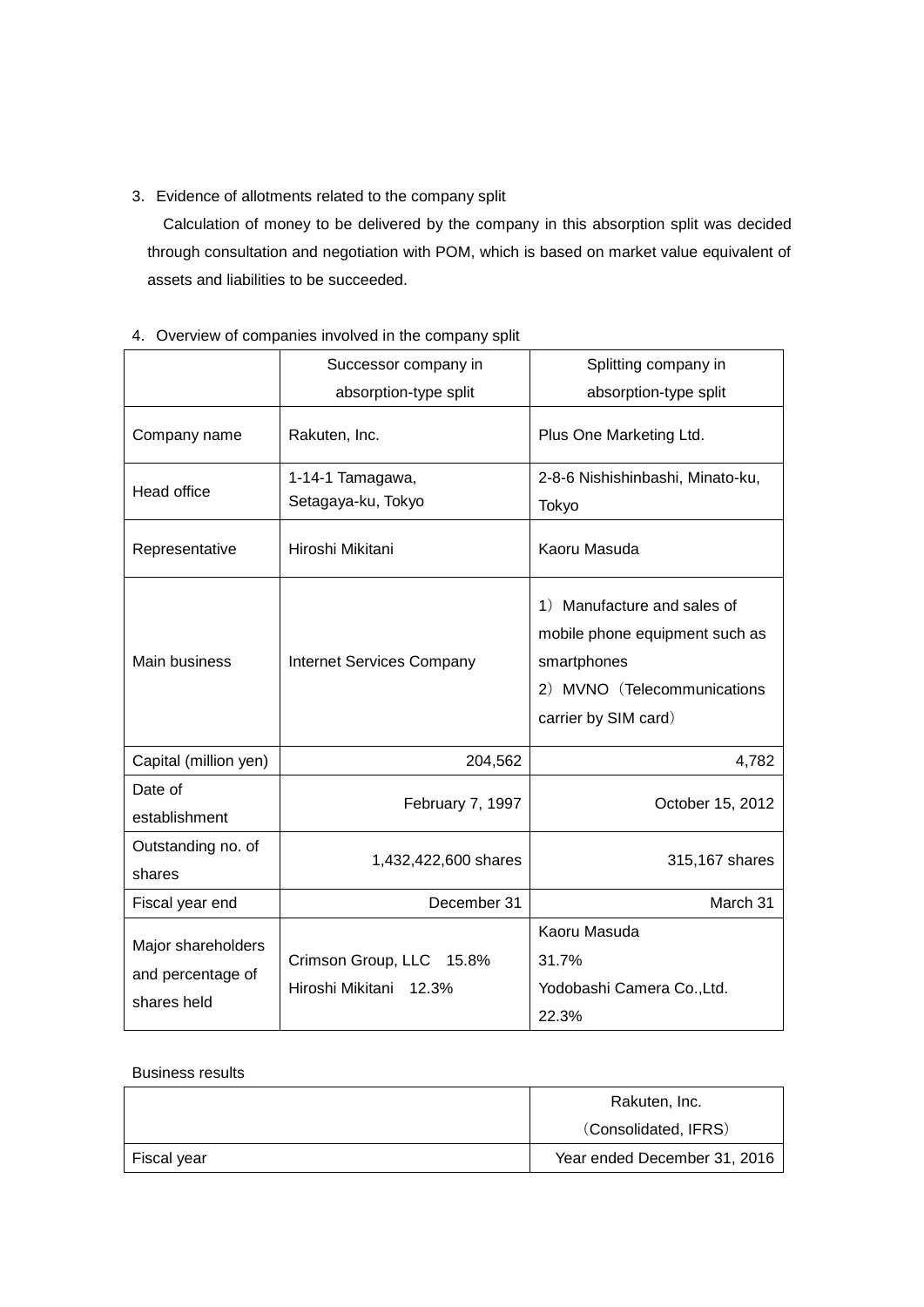| Total equity attributable to owners of the parent company<br>(million yen) | 680,247   |
|----------------------------------------------------------------------------|-----------|
| Total assets (million yen)                                                 | 4,604,672 |
| Total equity attributable to owners of the parent company                  | 476.89    |
| per share (yen)                                                            |           |
| Revenue (million yen)                                                      | 781,916   |
| Operating Income (million yen)                                             | 77,977    |
| Income before income tax (million yen)                                     | 73,923    |
| Net income attributable to owners of the parent company                    |           |
| (million yen)                                                              | 37,995    |
| Net income attributable to owners of the parent company                    | 26.65     |
| per share (yen)                                                            |           |

|                                | Plus One Marketing Ltd.   |  |
|--------------------------------|---------------------------|--|
| Fiscal year                    | Year ended March 31, 2017 |  |
| Total equity (million yen)     | 1,427                     |  |
| Total assets (million yen)     | 6,118                     |  |
| Total equity per share (yen)   | 4,526.19                  |  |
| Revenue (million yen)          | 10,059                    |  |
| Operating income (million yen) | (5,388)                   |  |
| Ordinary income (million yen)  | (5, 526)                  |  |
| Net income (million yen)       | (5,530)                   |  |
| Net income per share (yen)     | (21, 273)                 |  |

### 5. Overview of the business unit to be split and succeeded

(1) Business to be split

Domestic MVNO business (Telecommunications carrier by SIM card)

## (2) Business results of division to be split

Revenue: JPY 4,329 million

### (3) Asset and liabilities to be split

| Current assets (million yen) |       | 1,405   Current debt (million yen) | 2.977 |
|------------------------------|-------|------------------------------------|-------|
| Fixed assets (million yen)   |       | 472   Fixed debt (million yen)     | 113   |
| Total assets (million yen)   | 1.877 | Total debt (million yen)           | 3,090 |

(Note) The above amounts will be confirmed after being calculated based on increases